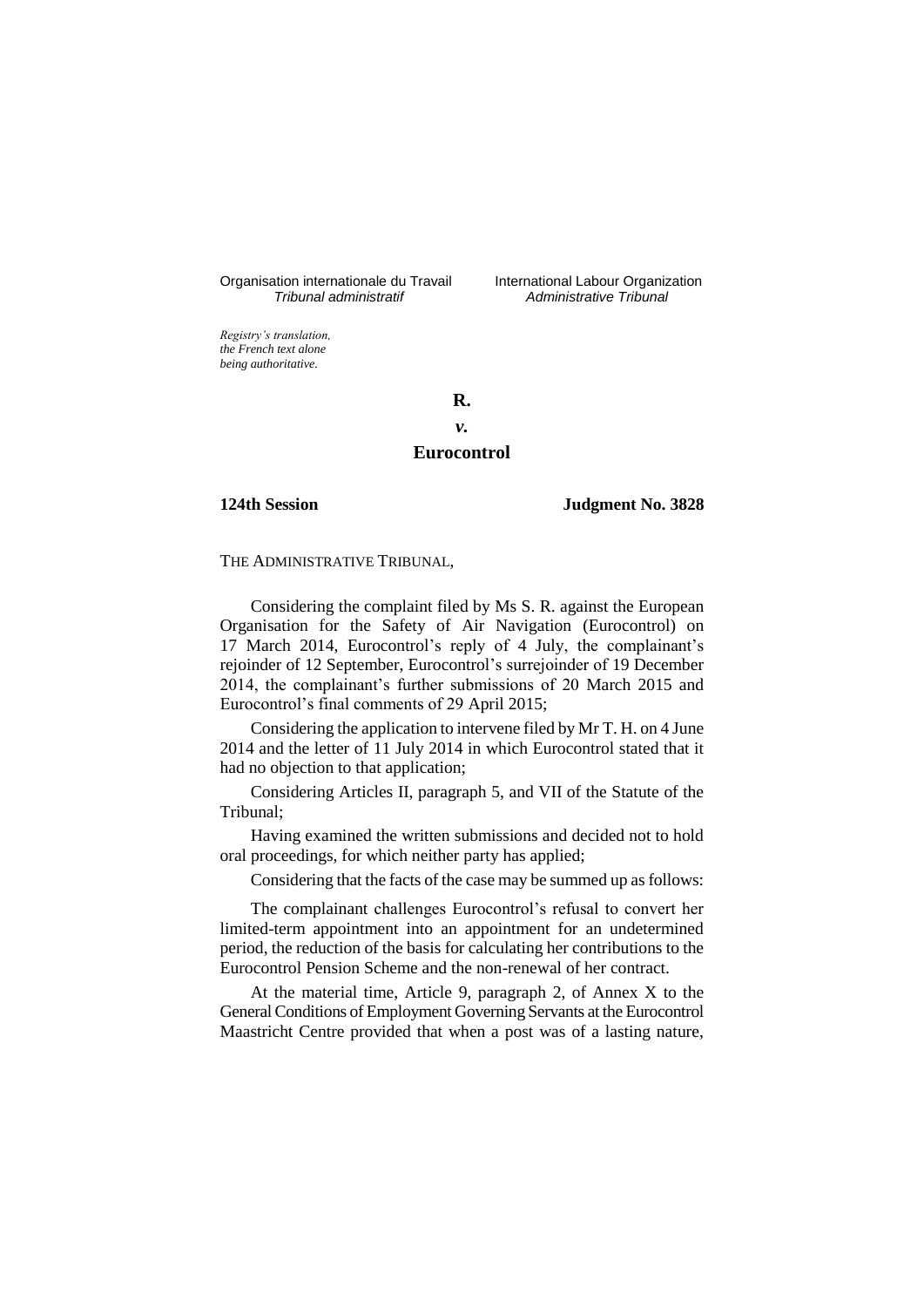"the [limited-term] appointment may be converted into an appointment for an undetermined period", subject to satisfactory performance.

The complainant entered the service of Eurocontrol on 1 October 2008 and was assigned to the Maastricht Upper Area Control Centre as a Junior Simulator Pilot on a one-year, limited-term appointment which was subsequently renewed three times. Although she held a part-time position (60 per cent), she chose to contribute to the Eurocontrol Pension Scheme as though she were performing her duties on a full-time basis. Her pension contributions were therefore calculated by reference to the basic salary of a servant performing those duties at 100 per cent.

By Office Notice No. 08/09 of 19 February 2009, Eurocontrol informed its staff that several amendments to the Staff Regulations and Staff Rules would be made as of 1 March 2009, in particular to Article 3 of Annex IIa to the General Conditions of Employment concerning part-time work. Pursuant to that article, the complainant's contributions to the Pension Scheme were henceforth to be calculated by reference to her basic salary. In other words, her contributions would be reduced to reflect the fact that she was working at 60 per cent and not 100 per cent. The complainant learnt of this change through the decision of 5 April 2012 informing her of the renewal of her appointment until 30 April 2014.

On 7 June 2013 the complainant, referring to Article 91, paragraph 1, of the General Conditions of Employment, wrote to the Director General in order to challenge the decision of 5 April 2012 and "request" authorization to continue to contribute to the Pension Scheme as though she were working full time, as well as the conversion of her limitedterm appointment into an appointment for an undetermined period. The Administration acknowledged receipt of this "complaint" by a memorandum of 4 July. On 21 October 2013 the complainant, referring to paragraph 2 of the above-mentioned Article 91, asked the Director General to take a decision about her "situation", as her "request" of 7 June had remained unanswered.

In the meantime, the complainant had been informed by a memorandum dated 19 August 2013 that her appointment would expire on 30 April 2014 and would not be extended beyond that date.

 $\overline{2}$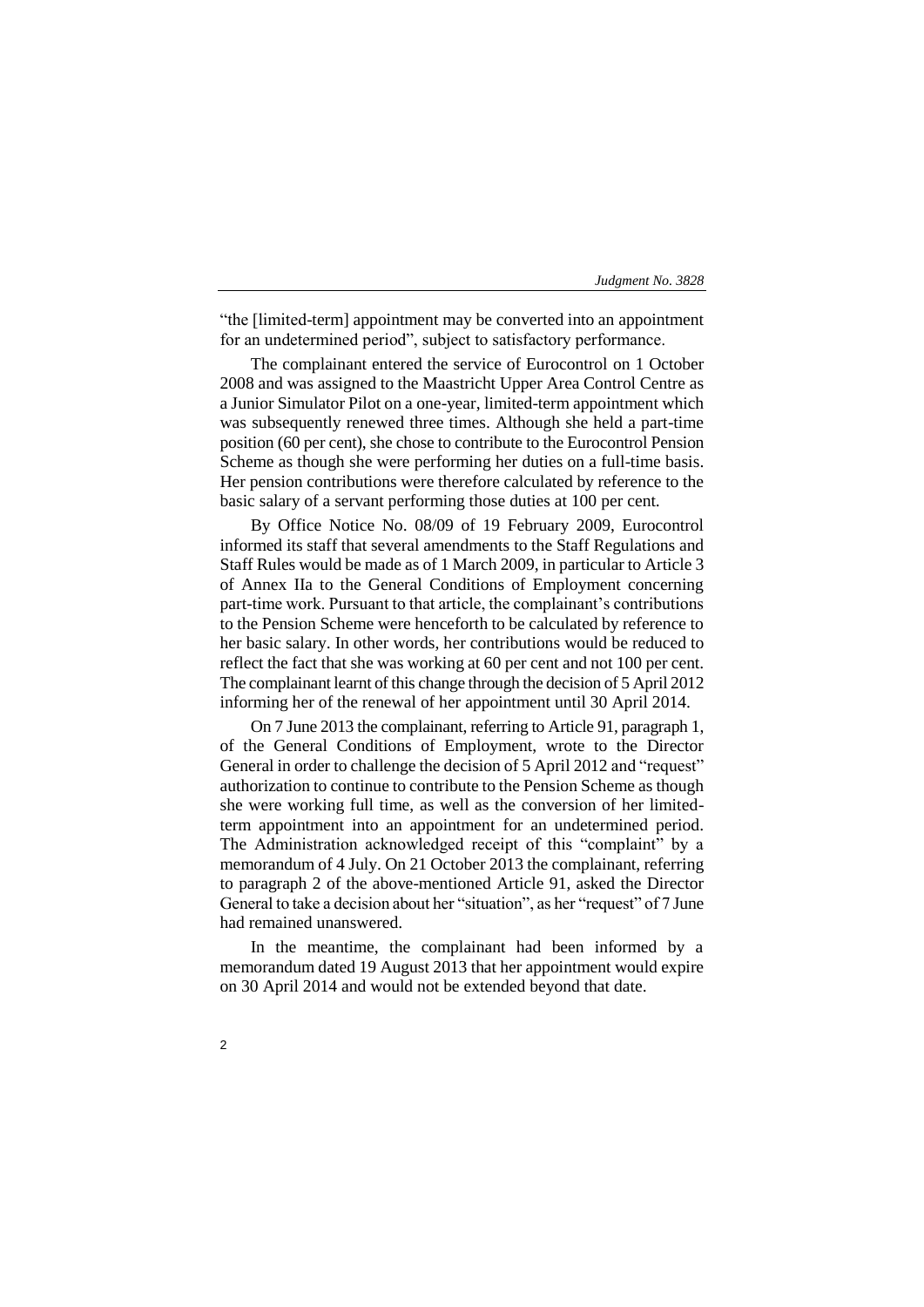In her complaint filed with the Tribunal on 17 March 2014 the complainant impugns the implicit decision to dismiss her internal "complaint" of 21 October 2013. She asks the Tribunal to set aside that decision, to order Eurocontrol to convert her limited-term appointment into an appointment for an undetermined period and to authorize her to continue to contribute to the Pension Scheme as though she were working full time until the date of her actual retirement. She also asks it to find that the decision of 19 August 2013 is null and void. She therefore requests her reinstatement in her former post, at the same grade and step, and the payment of her salary and "lost benefits" for the period between 1 May 2014 and the effective date of her reinstatement. Lastly, she claims 5,000 euros in damages and 4,000 euros in costs.

In its reply, Eurocontrol submits that the complaint should be dismissed as irreceivable and, subsidiarily, as unfounded. It informs the Tribunal that, on 20 December 2013, the Joint Committee for Disputes, to which the "complaint" of 7 June 2013 had been referred, issued a divided opinion. Three of its members recommended that the complaint should be dismissed as irreceivable on the grounds that it was timebarred and, subsidiarily, as unfounded. Eurocontrol adds that the complainant was informed by a memorandum of 11 March 2014 that her "complaint" had been dismissed, as recommended by those three members of the Committee. It asks to have this case joined with another case raising the same pleas and arguments.

In her rejoinder, the complainant reiterates her claims and explains that she is requesting the payment of 5,000 euros in compensation for not being given an appointment for an undetermined period. Since she considers that Eurocontrol's defence argument is "audacious and vexatious", she also requests 5,000 euros in damages under that head. Lastly, she objects to Eurocontrol's request for joinder since the pleas and arguments raised are not the same in both cases.

In its surrejoinder, Eurocontrol maintains its arguments.

In her further submissions, the complainant reiterates her claims and advances new ones.

In its final comments, Eurocontrol maintains its position.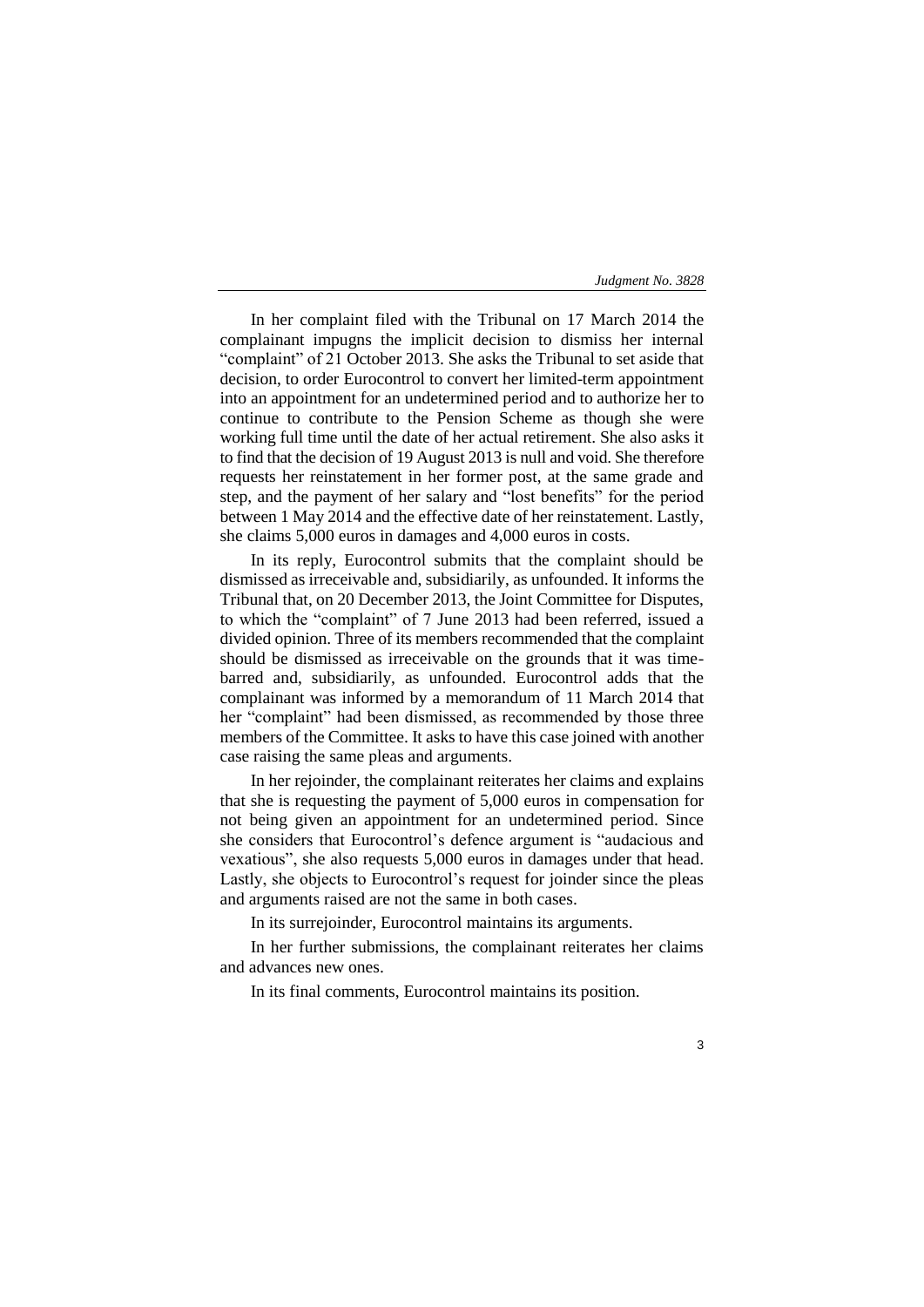# CONSIDERATIONS

1. The Organisation requests the joinder of this complaint with another case forming the subject of Judgment 3829, also delivered this day. However, the Tribunal will not accede to this request since the complainant has objected to this joinder for valid reasons.

2. The complaint, which was initially directed against an implied rejection, must be regarded as impugning the explicit decision of 11 March 2014 by which the Principal Director of Resources, acting by delegation of power from the Director General and in accordance with the recommendation of the majority of members of the Joint Committee for Disputes, dismissed the complainant's request of 7 June 2013, which the Administration described as a "complaint", principally because it considered it to be inadmissible since it was time-barred and subsidiarily because it considered it to be unfounded.

The internal "complaint" of 7 June 2013 was filed against the decision of 5 April 2012 concerning the renewal of the complainant's two-year limited-term appointment and the reduction of her contributions to the Pension Scheme, as she thought that her appointment ought to have been converted into an appointment for an undetermined period and that her contributions should still have been calculated as though she were working full time.

In her complaint before the Tribunal, the complainant essentially seeks not only the conversion of her appointment and authorization to continue to contribute to the Pension Scheme as though she were working full time until the date of her actual retirement, but also the setting aside of the decision of 19 August 2013 terminating her employment.

3. It is necessary to examine whether the complaint satisfies the requirements of Article VII, paragraph 1, of the Statute of the Tribunal insofar as it is directed against the decision of 19 August 2013.

According to that provision, "[a] complaint shall not be receivable unless the decision impugned is a final decision and the person concerned has exhausted such other means of redress as are open to her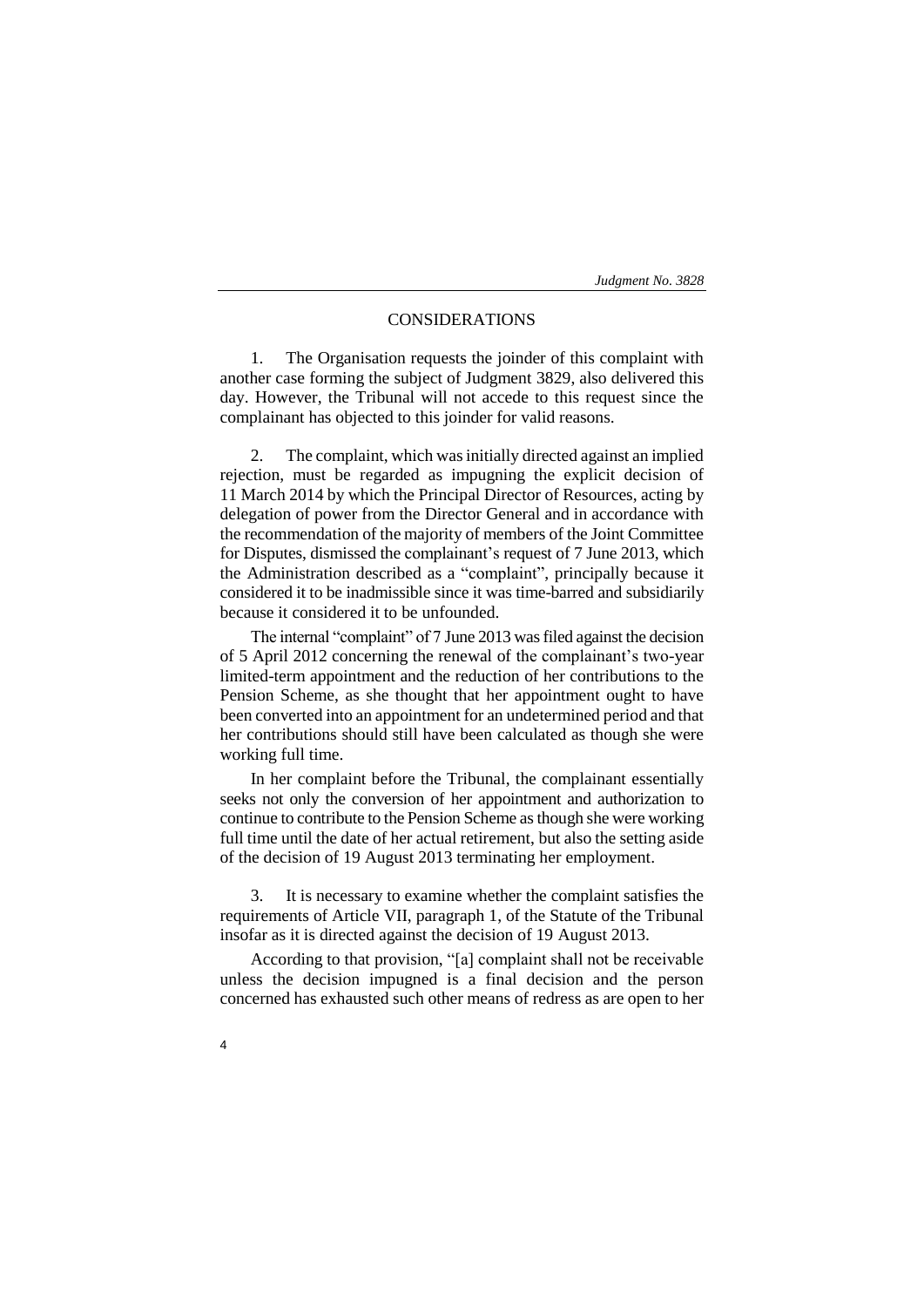or him under the applicable Staff Regulations". The only exceptions allowed under the Tribunal's case law to this requirement that internal means of redress must have been exhausted are cases where staff regulations provide that decisions taken by the executive head of an organisation are not subject to the internal appeal procedure, where there is an inordinate and inexcusable delay in the internal appeal procedure although the person concerned has done everything that could be expected of them to try to obtain a final decision, where for specific reasons connected with the personal status of the complainant she or he does not have access to the internal appeal body or, lastly, where the parties have mutually agreed to forgo this requirement that internal means of redress must have been exhausted (see Judgment 2912, under 6).

In accordance with the Tribunal's case law regarding compliance with this requirement to exhaust internal means of redress, a complainant may enlarge on the arguments presented before internal appeal bodies, but may not submit new claims to the Tribunal (see Judgment 3420, under 10).

In the instant case, the complainant's claim seeking the setting aside of the decision of 19 August 2013 was raised for the first time before the Tribunal and did not therefore form the subject of an internal appeal. Furthermore, none of the above-listed exceptions to the requirement that the internal means of redress must be exhausted applies. This claim is therefore irreceivable, as are the other new claims which, moreover, were not presented to the Tribunal until the further submissions were filed.

4. With regard to the claim relating to the conversion of the complainant's appointment and that relating to authorization to contribute to the Pension Scheme as though she were working full time, it must be recalled that, according to the case law, to satisfy the requirement that internal means of redress have been exhausted laid down in Article VII, paragraph 1, of the Statute of the Tribunal, the complainant must not only follow the prescribed internal procedure for appeal, but must follow it properly and in particular observe any time limit that may be set for the purpose of that procedure (see in particular Judgments 1469, under 16, and 3296, under 10).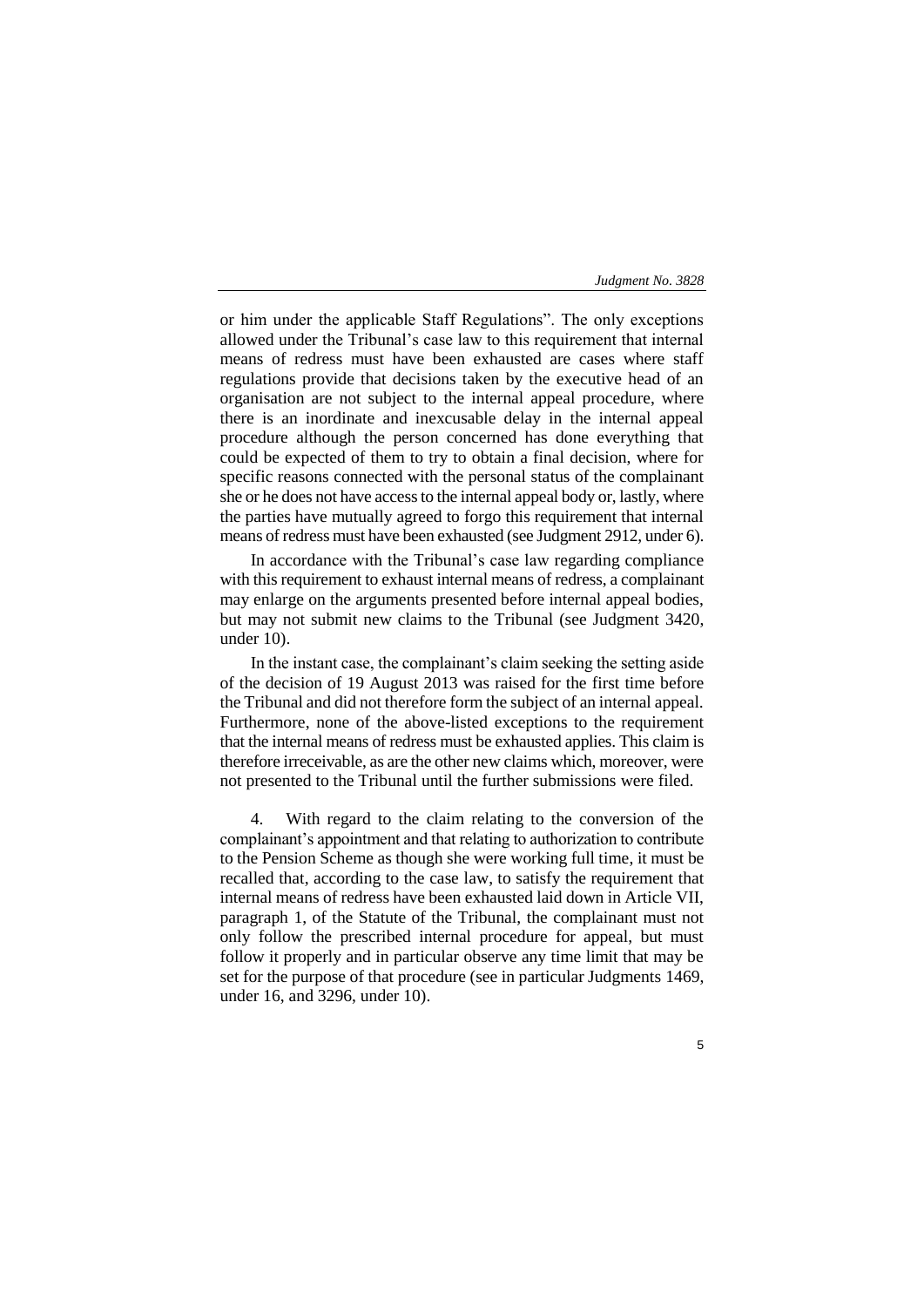5. Article 91, paragraphs 1 and 2, of Title VII "Appeals" of the General Conditions of Employment Governing Servants at the Eurocontrol Maastricht Centre read *in parte qua* as follows:

- "1. Any person to whom these provisions apply may submit to the Director General a request that he takes a decision relating to him. The Director General shall notify the person concerned of his reasoned decision within four months from the date on which the request was made. If at the end of that period no reply to the request has been received, this shall be deemed to constitute an implied decision rejecting it, against which a complaint may be lodged in accordance with the following paragraph.
- 2. Any person to whom these provisions apply may submit to the Director General a complaint against an act adversely affecting him, either where the Director General has taken a decision or where it has failed to adopt a measure prescribed by the General Conditions of Employment. The complaint must be lodged within three months. The period shall start to run:
	- [...]
		- on the date of notification of the decision to the person concerned, but in no case later than the date on which the latter received such notification, if the measure affects a specified person [...]."

6. In her letter of 7 June 2013, the complainant challenged the decision of 5 April 2012 informing her that her appointment had been renewed for two years and that her contributions to the Pension Scheme would be reduced to take account of the fact that she worked 60 per cent and not 100 per cent of working time. She requested the conversion of her appointment and said that she wished to continue to contribute to the Pension Scheme as though she were working full time.

In its memorandum of 4 July 2013, Eurocontrol did not, however, specifically refer to these requests. Although in her letter the complainant mentioned article 91, paragraph 1, of the General Conditions of Employment, the Organisation clearly considered this letter as a whole to constitute a complaint against the decision of 5 April 2012, within the meaning of paragraph 2 of that article.

According to the Tribunal's case law, for a letter addressed to an organisation to constitute an appeal, it is sufficient that the person concerned clearly expresses therein her or his intention to challenge the decision adversely affecting her or him and that the request thus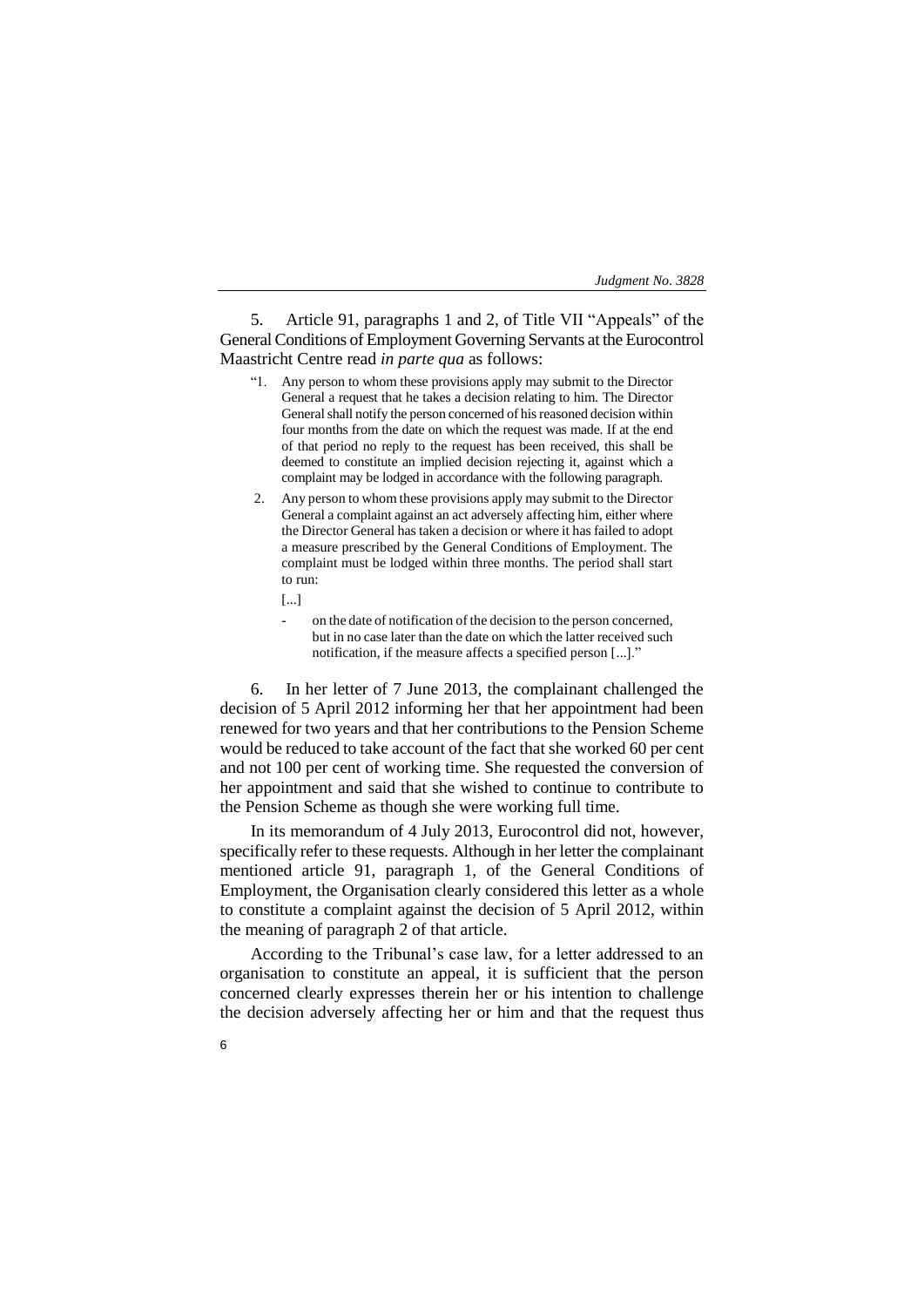formulated can be granted in some meaningful way (see Judgment 3068, under 16, and the case law cited therein).

Since the complainant clearly expressed her intention to challenge her status as defined in the decision of 5 April 2012, which adversely affected her and which formed the subject of that complaint, the letter of 7 June 2013 must be regarded as an appeal within the meaning of the Tribunal's case law and as a complaint within the meaning of Article 91, paragraph 2, of the General Conditions of Employment. Eurocontrol was therefore right to treat it as such.

Moreover, on receiving the above-mentioned memorandum, the complainant did not dispute this description.

7. However, under Article 91, paragraph 2, of the General Conditions of Employment, that complaint should have been lodged within three months of the date of notification of the decision of 5 April 2012. As the Tribunal has repeatedly stated, time limits are an objective matter of fact and it should not rule on the lawfulness of a decision which has become final, because any other conclusion, even if founded on considerations of equity, would impair the necessary stability of the parties' legal relations, which is the very justification for a time bar. In particular, the fact that a complainant may not have discovered the irregularity on which she or he purports to rely until after the expiry of the time limit is not in principle a reason to deem her or his complaint receivable (see, for example, Judgment 3663, under 7, and the case law cited therein).

It is true that the Tribunal's case law, as set forth in Judgments 1466, 2722 and 3406 for example, allows exceptions to this rule where the complainant has been prevented by *vis major* from learning of the impugned decision in good time, or where the organisation, by deliberately misleading the complainant or concealing some paper from her or him, has deprived that person of the possibility of exercising her or his right of appeal, in breach of the principle of good faith. However, there is nothing in the file to suggest that, in the instant case, the complainant found herself in either of these situations.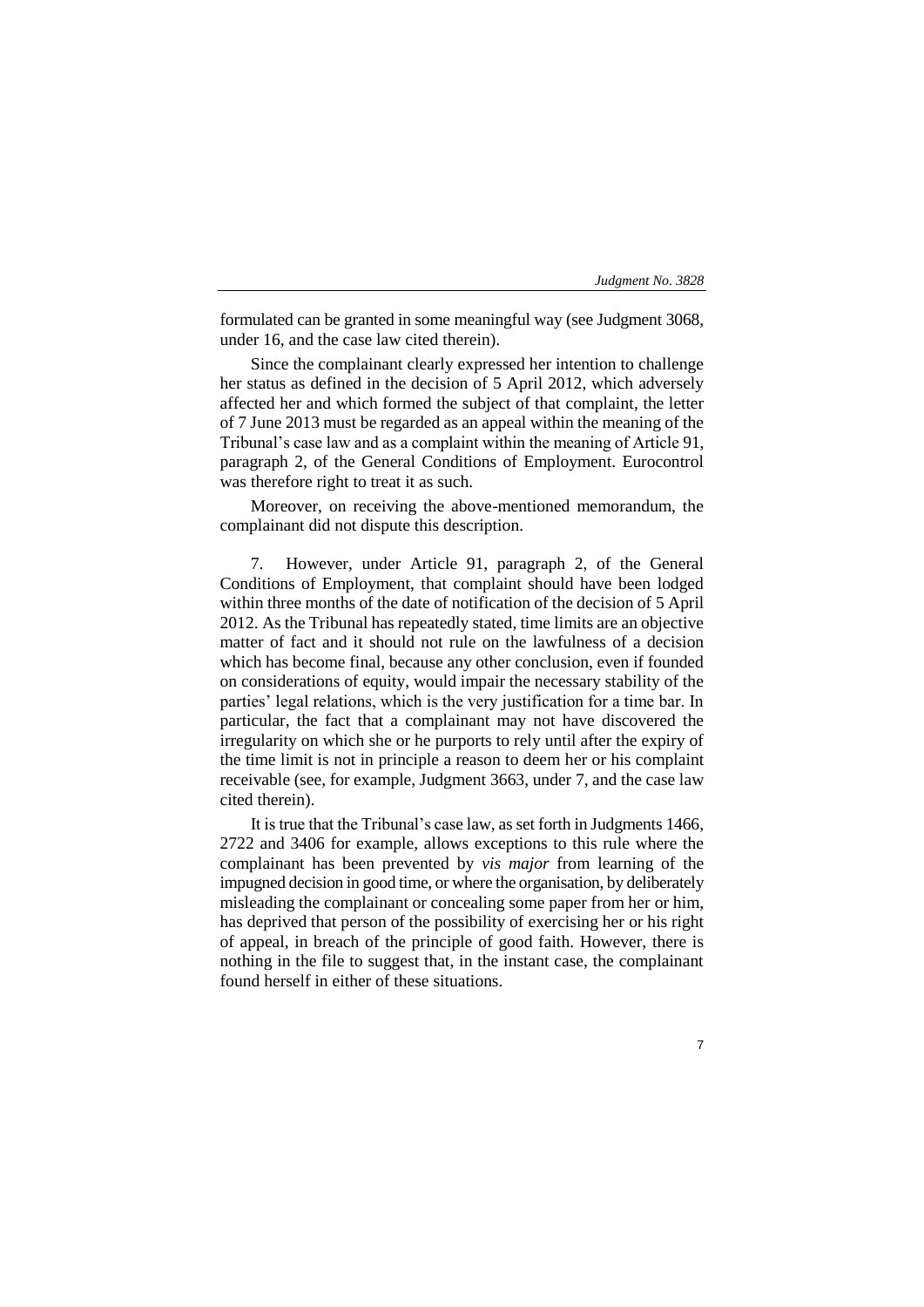As the complainant did not challenge the decision of 5 April 2012 until more than a year after being notified of it, the internal complaint of 7 June 2013 was rightly declared time-barred, as a result of which the complaint filed with the Tribunal, insofar as it concerns the requests regarding the conversion of her appointment and her contributions to the Pension Scheme, is also irreceivable because internal means of redress have not been exhausted, as required by Article VII, paragraph 1, of the Statute of the Tribunal.

8. In her rejoinder, the complainant submits that Eurocontrol's defence is "audacious and vexatious". On this basis, she asks that the Organisation be ordered to pay her damages in the amount of 5,000 euros *ex aequo et bono*. The Tribunal is, however, of the view that the Organisation's pleadings do not exceed the boundaries of the freedom of expression that the parties must be accorded during legal proceedings. The complainant's request must therefore be dismissed.

9. It follows from the foregoing that the complaint must be dismissed in its entirety, as must the application to intervene (see, in particular, Judgment 3291, under 9).

# DECISION

For the above reasons,

8

The complaint and the application to intervene are dismissed.

In witness of this judgment, adopted on 27 April 2017, Mr Claude Rouiller, President of the Tribunal, Mr Patrick Frydman, Judge, and Ms Fatoumata Diakité, Judge, sign below, as do I, Dražen Petrović, Registrar.